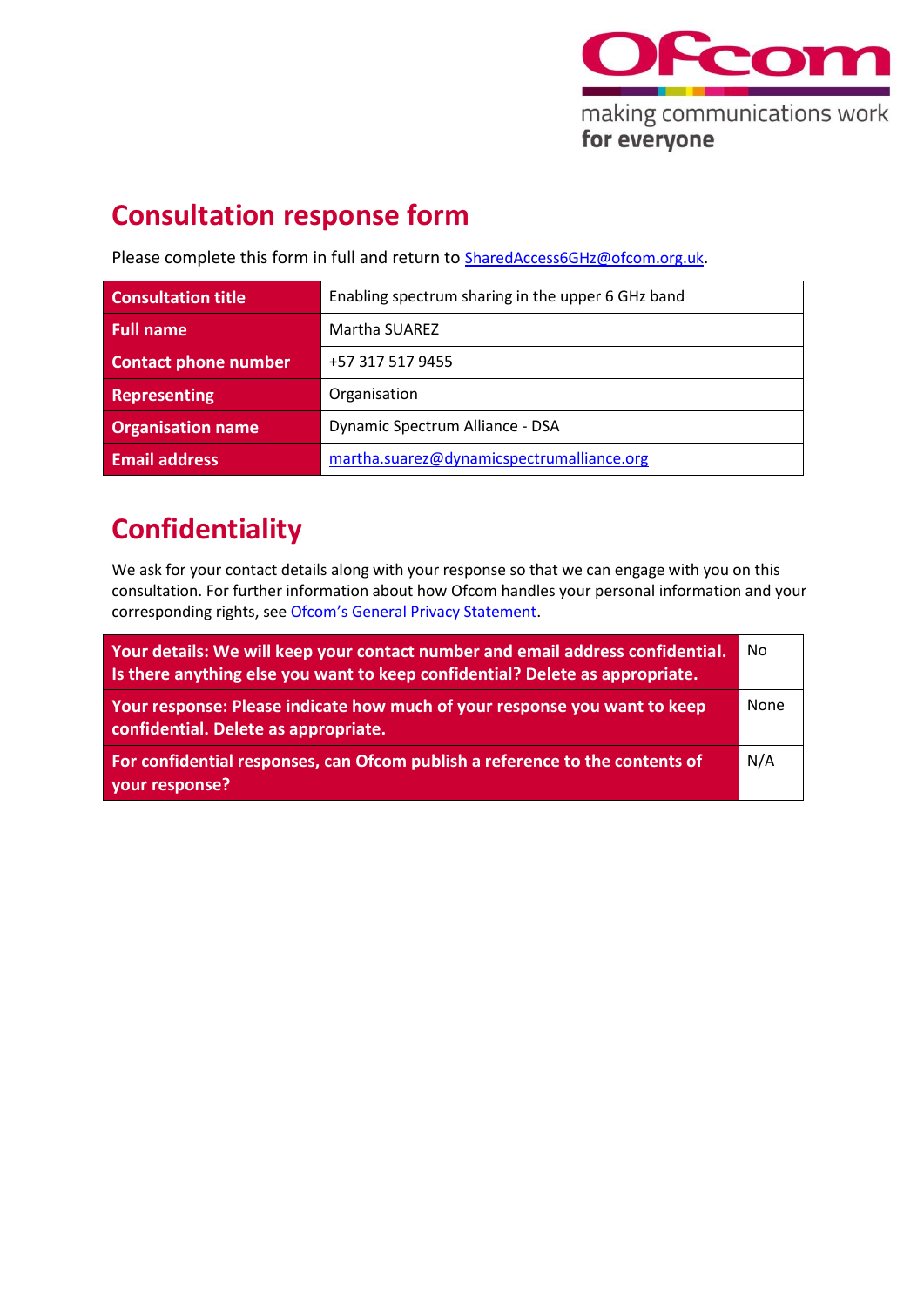## **Your response**

| <b>Question</b>                                                                                                                 | Your response                                                                                                                                                                                                                                                                                                                                                                                                                                                                                                                                                                                                                                                 |
|---------------------------------------------------------------------------------------------------------------------------------|---------------------------------------------------------------------------------------------------------------------------------------------------------------------------------------------------------------------------------------------------------------------------------------------------------------------------------------------------------------------------------------------------------------------------------------------------------------------------------------------------------------------------------------------------------------------------------------------------------------------------------------------------------------|
| <b>Question 1: Do you</b><br>agree with our<br>proposals to add the<br>6425-7070 MHz band<br>to the Shared Access<br>framework? | Confidential - N                                                                                                                                                                                                                                                                                                                                                                                                                                                                                                                                                                                                                                              |
|                                                                                                                                 | The Dynamic Spectrum Alliance (DSA) applauds Ofcom for taking this<br>important step toward enabling greater use of the upper 6 GHz band by<br>proposing to authorize use by RLAN equipment, including Wi-Fi devices.<br>As DSA has indicated in prior filings, we believe it is imperative for U.K.<br>consumers and enterprises alike to be able to take advantage of the full<br>1200 MHz of the 6 GHz band for use by a variety of license-exempt de-<br>vice categories and use cases, while protecting incumbent services from<br>receiving harmful interference.                                                                                       |
|                                                                                                                                 | Categories of 6 GHz RLAN devices include very low power (VLP) devices<br>that operate indoors and outdoors, low power indoor (LPI) devices, and<br>standard power (SP) devices that can operate indoors or outdoors, <sup>1</sup><br>based on the Wi-Fi family of standards. Wi-Fi remains the single most<br>impactful wireless technology to extend broadband connectivity to the us-<br>er. Maintaining the Quality of Service ('QoS') of Wi-Fi will therefore be<br>critical to the success of the U.K.'s gigabit-broadband initiative.                                                                                                                   |
|                                                                                                                                 | However, while supportive of Ofcom's efforts to enable access to the up-<br>per 6 GHz band, DSA has concerns regarding Ofcom's proposal to ex-<br>tend the Shared Access licensing framework to this particular band.<br>While Ofcom proposes to enable access to part of the upper 6 GHz under<br>the existing mobile allocation in the Radio Regulations, DSA believes the<br>proposed licensing framework will not adequately fulfil Ofcom's stated<br>objectives of: a) providing the targeted user groups, i.e., industrial, busi-<br>ness, and research, with cost-effective connectivity, and b) using the up-<br>per 6 GHz spectrum more efficiently. |
|                                                                                                                                 | DSA is further concerned that Ofcom's proposal does not consider con-<br>sumer needs for gigabit speed and low-latency wireless connectivity,<br>which require access to additional mid-band spectrum for Wi-Fi 6E and, in<br>the future, Wi-Fi 7. It is our view that the best use for the whole 6 GHz<br>band (5925-7125 MHz) is for licence-exempt operations, rather dividing it<br>between licence-exempt and hyper-localized licensed operations.                                                                                                                                                                                                       |
|                                                                                                                                 | As DSA has noted previously, the evolution of Wi-Fi 6E to next generation<br>Wi-Fi, known as Wi-Fi 7, will necessitate access to the full 1200 MHz<br>bandwidth from 5925-7125 MHz to support current and emerging innova-<br>tive use cases. Wider channel bandwidths increase spectrum efficiency<br>and enable the delivery of high-bandwidth applications and services.<br>Were the upper 6 GHz band licensed as proposed, it would limit license-<br>exempt operations to a single 320 MHz channel in the lower 6 GHz band.                                                                                                                              |
|                                                                                                                                 | Technological advances and accelerating deployments of ultra-fast<br>access networks (fibre, cable, and Fixed Wireless Access) will provide<br>speeds in excess of 1 Gigabit per second (Gbps) to households,<br>enterprises, and public institutions. Some broadband providers are<br>already offering residential customers Fibre to the Home (FTTH)                                                                                                                                                                                                                                                                                                        |

 $1$  Standard power devices intended for outdoor use incorporate an emission mask that limits emission above an angle to the horizon, as determined by the National Regulatory Agency.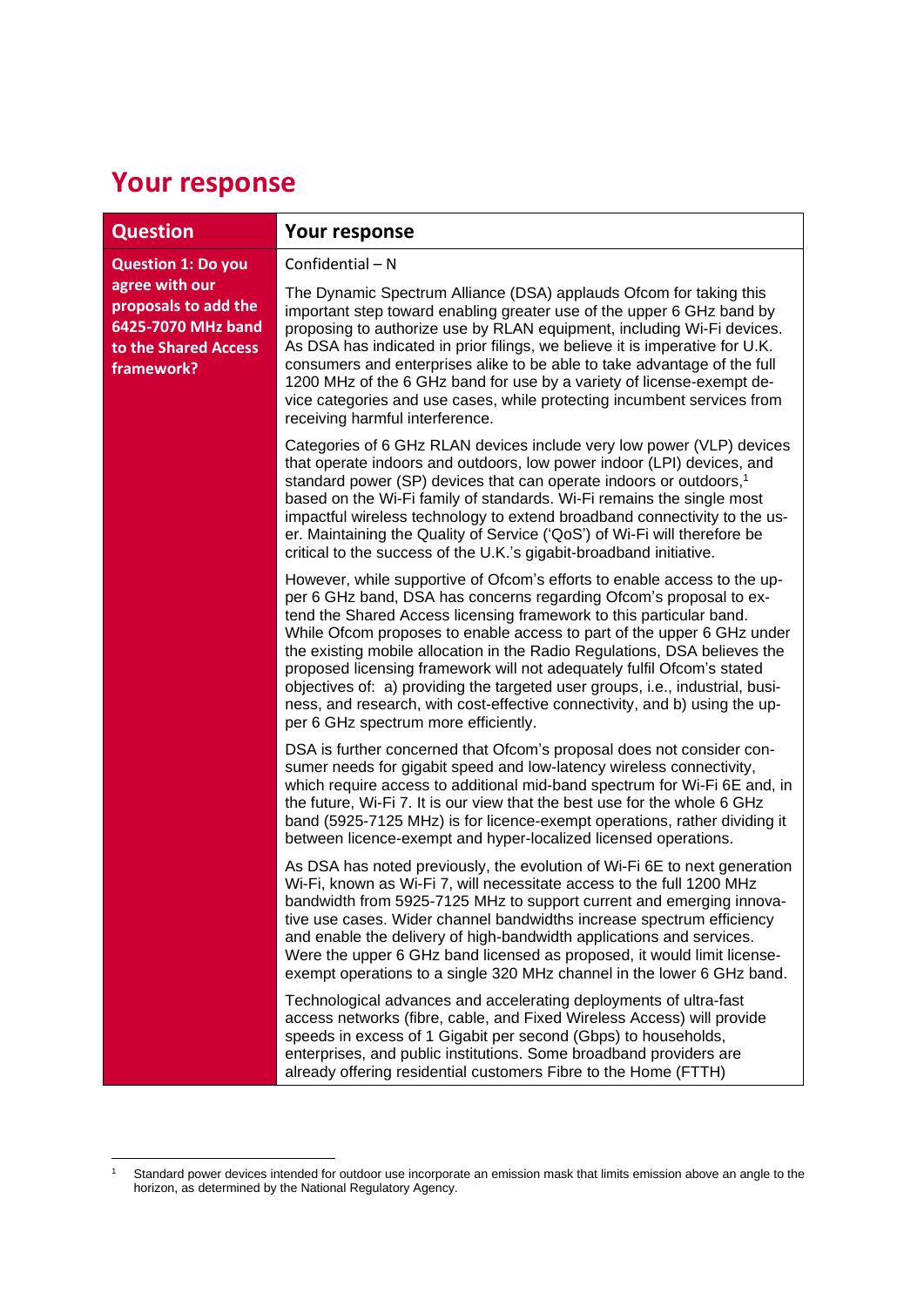|                                                                                          | connectivity with data rates exceeding 10 Gbps. By 2030, peak data rates<br>between 50 and 100 Gbps are expected. <sup>2</sup> These data rates will have to<br>be made available to users, most of whom will be using their connected<br>devices indoors, with most devices being connected through Wi-Fi. To<br>respond to these demands, additional licence-exempt mid-band spectrum<br>for LPI and VLP needs to be made available.<br>DSA also believes that there is a market need for Wi-Fi SP indoor and<br>outdoor devices, which can operate in the upper 6 GHz band, provided<br>that a suitable coordination mechanism is established to avoid<br>interference to incumbent users. Rather than extending the Shared<br>Access licence framework, which will have a number of negative<br>consequences for Wi-Fi SP adoption as proposed, DSA recommends that<br>Ofcom instead consider implement of an Automated Frequency<br>Coordination (AFC) system to enable more flexible license-exempt<br>operations while also ensuring protection of incumbent users. |
|------------------------------------------------------------------------------------------|----------------------------------------------------------------------------------------------------------------------------------------------------------------------------------------------------------------------------------------------------------------------------------------------------------------------------------------------------------------------------------------------------------------------------------------------------------------------------------------------------------------------------------------------------------------------------------------------------------------------------------------------------------------------------------------------------------------------------------------------------------------------------------------------------------------------------------------------------------------------------------------------------------------------------------------------------------------------------------------------------------------------------------------------------------------------------|
| <b>Question 2: Do you</b><br>have any comments<br>on potential uses for<br>this licence? | Confidential - N<br>In its proposal, Ofcom names industrial and research applications, such<br>as factory robots and sensors, Augmented Reality (AR), healthcare moni-<br>tors, wireless medical equipment, and private network connections, as<br>targets for licensed shared access. DSA is of the opinion that, while there<br>may be some very specific applications that could benefit from a licencing<br>regime, the large majority of the mentioned applications can be realised<br>with licence-exempt technologies, and specifically Wi-Fi 6E and Wi-Fi 7.<br>In order to use spectrum most efficiently, applications necessitating a li-<br>cenced regime could instead utilise the 3.8-4.2 GHz band, which was<br>made available for use by private and local networks.                                                                                                                                                                                                                                                                                        |
|                                                                                          | We note that stringent QoS requirements that in the past might have justi-<br>fied the use of licensed technologies typically exist in enterprise environ-<br>ments where networks are carefully managed. Unlike previous genera-<br>tions of Wi-Fi, Wi-Fi 6/6E and Wi-Fi 7 are based on OFDMA technology<br>and are thereby able to achieve very high QoS levels, particularly in man-<br>aged networks. There are various other QoS-enhancing mechanisms and<br>features, particularly in Wi-F 7, such as multi-link operation that will im-<br>prove throughput by aggregating links, enhance reliability by transmitting<br>multiple copies of the same frame in separated links, decrease channel<br>access delay by selecting the first available link in terms of latency, and<br>enable isolation of time-sensitive traffic from other network traffic.                                                                                                                                                                                                            |
|                                                                                          | Education and healthcare are two prominent and societally relevant use<br>cases that will greatly benefit from the possibilities offered by Wi-Fi 6E<br>and Wi-Fi 7, provided that also the upper 6 GHz band will be made avail-<br>able for licence-exempt use.                                                                                                                                                                                                                                                                                                                                                                                                                                                                                                                                                                                                                                                                                                                                                                                                           |
|                                                                                          | Given that Wi-Fi Alliance-certified products are available for the full 6 GHz<br>band (5925-7125 MHz), DSA strongly recommends that Ofcom consider<br>the impact of its proposed licencing framework on consumer needs and<br>adoption. While licencing the 6425-7070 MHz band for low-power<br>communications indoors might be sufficient for certain limited industrial,<br>business, and research uses, it will not address the need for additional<br>access to mid-band licence-exempt spectrum for mass-market consumer<br>use.                                                                                                                                                                                                                                                                                                                                                                                                                                                                                                                                      |
|                                                                                          | Noting Ofcom is participating in the international preparations for WRC-<br>23, DSA does not believe that an IMT identification is needed under<br>WRC-23 Agenda Item 1.2, but rather that the band should be made                                                                                                                                                                                                                                                                                                                                                                                                                                                                                                                                                                                                                                                                                                                                                                                                                                                         |

<sup>&</sup>lt;sup>2</sup> Analysys Mason: Full-fibre access as strategic infrastructure: strengthening public policy for Europe, June 2020. BREKO: Breitband Kompass 2016-2017, IEEE ComSoc: "More Bandwidth, Please" (presentation)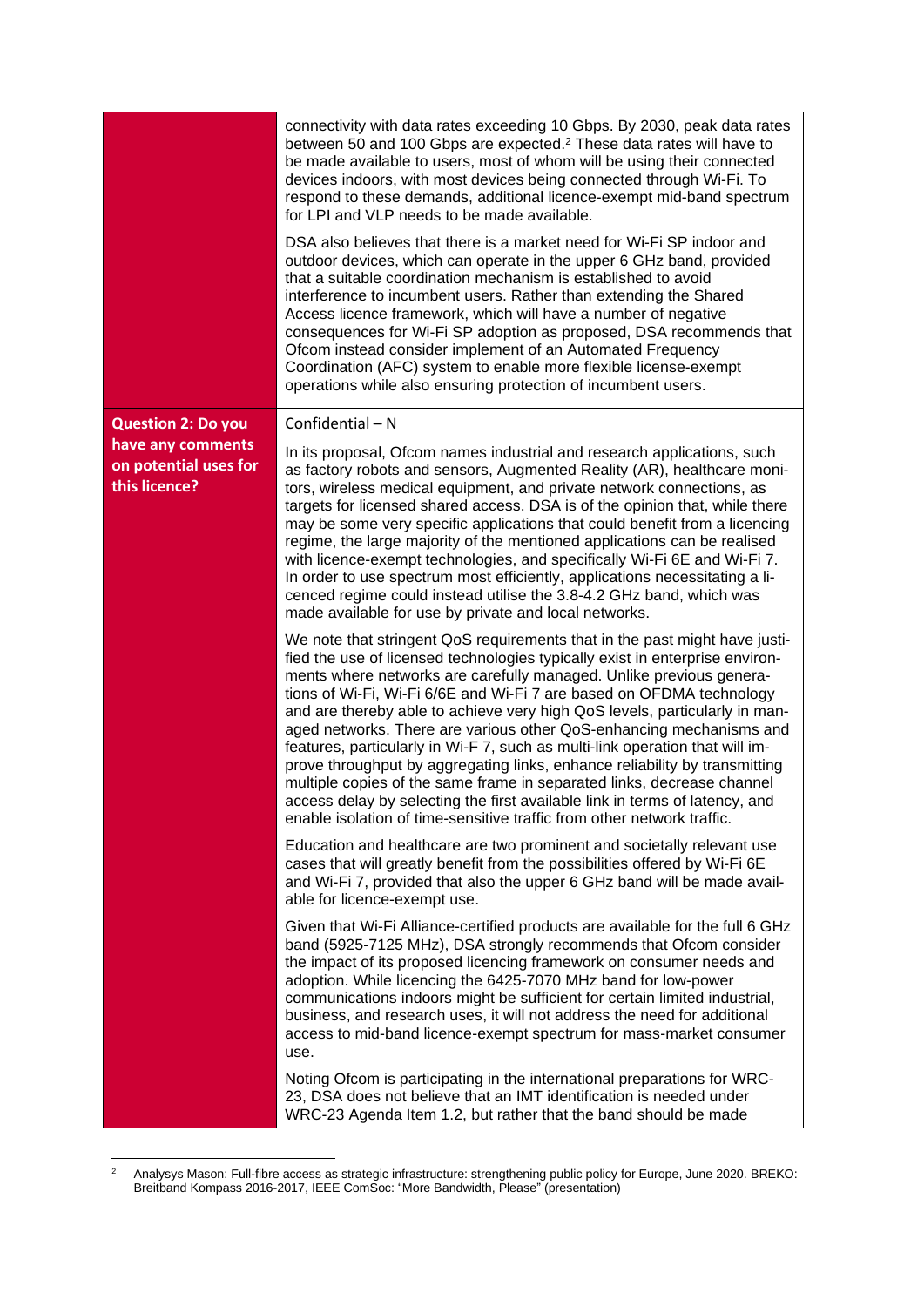|                                                                                                                  | available on a licence-exempt basis in the same manner that the lower 6<br>GHz band is available for LPI Wireless Access Systems / Radio Local<br>Area Networks (WAS/RLAN) and VLP portable indoor/outdoor<br>WAS/RLAN, and that Ofcom consider use of an AFC in lieu of licensing to<br>coordinate SP device operations.                                                                                                                                                                                                                                                                                                                        |
|------------------------------------------------------------------------------------------------------------------|--------------------------------------------------------------------------------------------------------------------------------------------------------------------------------------------------------------------------------------------------------------------------------------------------------------------------------------------------------------------------------------------------------------------------------------------------------------------------------------------------------------------------------------------------------------------------------------------------------------------------------------------------|
| <b>Question 3: Do you</b>                                                                                        | Confidential $- N$                                                                                                                                                                                                                                                                                                                                                                                                                                                                                                                                                                                                                               |
| have any comments<br>on our proposed<br>licence conditions,<br>licence fee or<br>minimum separation<br>distance? | DSA appreciates Ofcom's efforts to remain flexible in its licensing<br>approach for the 6 GHz band. However, we are concerned that, were<br>Ofcom to adopt its current proposal, including the possibility of future<br>license revocation, the resulting market uncertainty could inadvertently<br>discourage market adoption.                                                                                                                                                                                                                                                                                                                  |
|                                                                                                                  | Considering industry's experience with Ofcom's decision in 2018 to<br>expand the 60 GHz band to 71 GHz for Multi-Gigabit Wireless Systems,<br>followed by its decision the following year to support IMT identification in<br>66-71 GHz, and the subsequent WRC-19 decision, the caveat emptor<br>regarding potential license revocation is warranted and appreciated.<br>Potential licensees, though, may choose to take a rational wait-and-see<br>approach, which would delay investment decisions and subsequent<br>adoption, especially if there is any prospect that WRC-23 may be delayed.                                                |
|                                                                                                                  | Furthermore, DSA disagrees with Ofcom's assumption that consumers<br>will benefit if the upper 6 GHz band were licensed for 5G. Consumers<br>would actually be harmed because there would be no licence-exempt<br>access to the full 6 GHz band as a result.                                                                                                                                                                                                                                                                                                                                                                                     |
|                                                                                                                  | In its proposal, Ofcom states "Indoor-only licences are not subject to<br>detailed technical coordination before they are issued, as building<br>attenuation provides sufficient protection to other users." DSA agrees with<br>this assessment, and as such, does not believe that licensing LPI devices<br>is necessary. Furthermore, given that Ofcom considers Wi-Fi to be the<br>technology likely to dominate the upper 6 GHz band under these<br>conditions, DSA notes that a 100-metre minimum separation distance<br>between networks would be unnecessary because Wi-Fi technology is<br>capable of self-coordination and coexistence. |
|                                                                                                                  | More broadly, DSA is concerned that the proposed £320 per annum per<br>license fee and the 50-meter radius around a central coordinate will<br>discourage consumer and small businesses adoption. At the proposed<br>power levels in the upper 6 GHz band, a typical home will require a Wi-Fi<br>radio and range extenders. It is unclear if Ofcom will require each Wi-Fi<br>range extender operating in the upper 6 GHz band to obtain its own<br>license and maintain minimum separation distances. The impracticality of<br>this approach would have a chilling effect on adoption by consumers and<br>small businesses.                    |
|                                                                                                                  | Additionally, the advertised 100-meter minimum separation distance<br>between the centre point of any two user licenses will certainly make<br>deployments in densely populated areas and multi-story buildings much<br>more challenging, especially if the licenses are made available on a first<br>come / first serve basis.                                                                                                                                                                                                                                                                                                                  |
|                                                                                                                  | DSA generally agrees that "further work to understand whether and how<br>licence exempt Wi-Fi or licensed 5G mobile can share the band" is<br>warranted. To that end, DSA recommends that the topic of identifying<br>bands that will support additional access to licenced mid-band spectrum<br>be expanded to look beyond merely the 6 GHz band as there are other<br>mid-band spectrum bands already identified for IMT.                                                                                                                                                                                                                      |